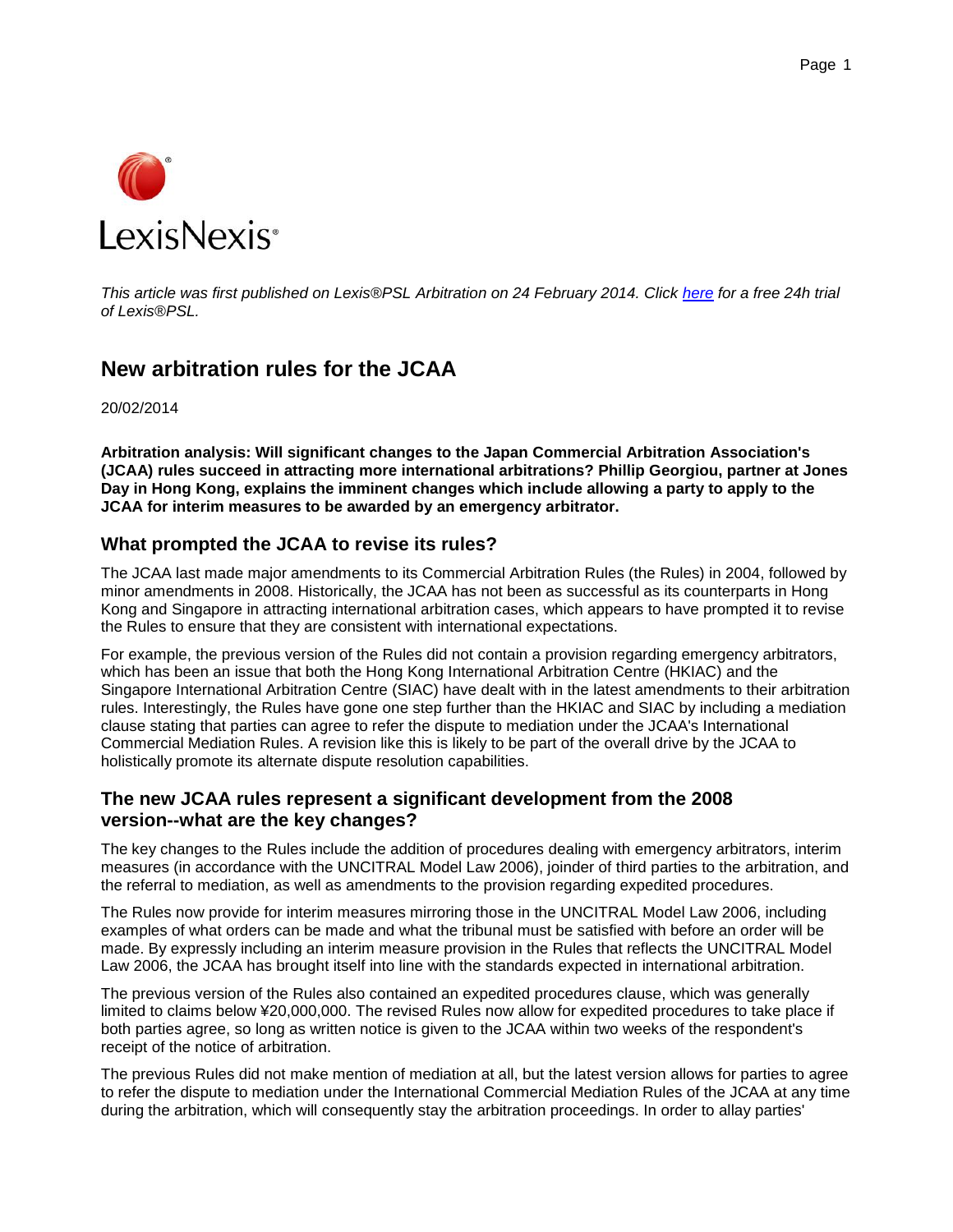concerns regarding the confidentiality of the mediation proceedings, the Rules expressly state that all offers, admissions and statements made by the parties or recommendations made by the mediator during the mediation shall be inadmissible in the arbitration, unless otherwise agreed to by the parties. If the mediation is terminated, the arbitral proceedings shall resume.

### **Are there any new provisions dealing with, for example, emergency arbitration procedures or the consolidation of claims?**

Yes, as mentioned above, the previous version of the Rules did not allow for emergency arbitrators to be appointed in arbitrations. Under the revised Rules, before a tribunal is constituted or when an arbitrator has ceased to perform his duties, a party can apply to the JCAA for interim measures to be awarded by an emergency arbitrator.

The application can be made even before a request for arbitration is made, but such a request must be made within ten days of the application. This follows the ICC Rules of Arbitration, as opposed to the HKIAC and SIAC rules, which do not allow an application to be made prior to filing the notice of arbitration. The JCAA will then endeavour to appoint the emergency arbitrator within two days of receiving the application. An emergency arbitrator may order, modify, terminate or suspend the emergency measures (ie those interim measures discussed above), and shall make a decision within two weeks from being appointed. Any emergency measures ordered shall be deemed interim measures granted by the tribunal when it is constituted, until it is modified, suspended or terminated.

In addition, the new Rules allow for the joinder of a third party to the arbitration if the parties and the third party have agreed to such joinder in writing, or all claims are made under the same arbitration agreement (although if the tribunal has already been constituted, the third party's written consent is required). Interestingly, this is more encapsulating than the HKIAC and SIAC rules, which only allow joinder if the third party is bound by the arbitration agreement (and furthermore in the case of the SIAC, the third party must provide written consent).

The new Rules contain a provision that is much more detailed, and with stricter requirements than the older version of the Rules, when it comes to consolidation. Previously, the Rules allowed consolidation simply if the tribunal considered it necessary to consolidate claims that were 'essentially and mutually related' and the parties provided written consent--and in fact, consolidation was allowed where there existed multiple claims arising out of the same arbitration agreement, even without the consent of the parties. The recent amendments to the Rules now state that consolidation can be ordered upon a party's written request if all parties have agreed in writing, the claims arise under the same arbitration agreement (provided that any party to the other claim that is not a party to this claim has provided written consent), or the claims to be consolidated arise between the same parties and the same/similar question of fact or law arises from the claims, the dispute is referred to a JCAA arbitration, and the proceedings are capable of being conducted together based on the arbitration agreements.

## **What changes have been made in respect of administrative fees and other arbitration costs?**

Previously, the Rules stated that the parties shall bear equally the arbitrators' costs unless determined otherwise by the tribunal. In the revised Rules, it is clearly stated that the tribunal may apportion costs (including arbitrators' fees, reasonable legal expense, administrative fees and so forth), taking into account the parties' conduct, the determination of the merits of the dispute, and any relevant circumstances. The actual costs of the administrative fees have increased slightly (eg the starting fee has increased from ¥210,000 to ¥216,000), although the hourly rate range for arbitrators' fees has stayed the same (namely, between ¥30,000 to ¥80,000 per arbitrator). Of course, the revised Rules also include provisions regarding the payment of both administrative and arbitrator's fees when an emergency arbitrator is required.

# **Is there anything in particular that practitioners should be aware of?**

Traditionally, arbitration in Japan has been approached cautiously by the international arbitration community, with some overseas parties believing that the system is influenced by a bias towards the interests of